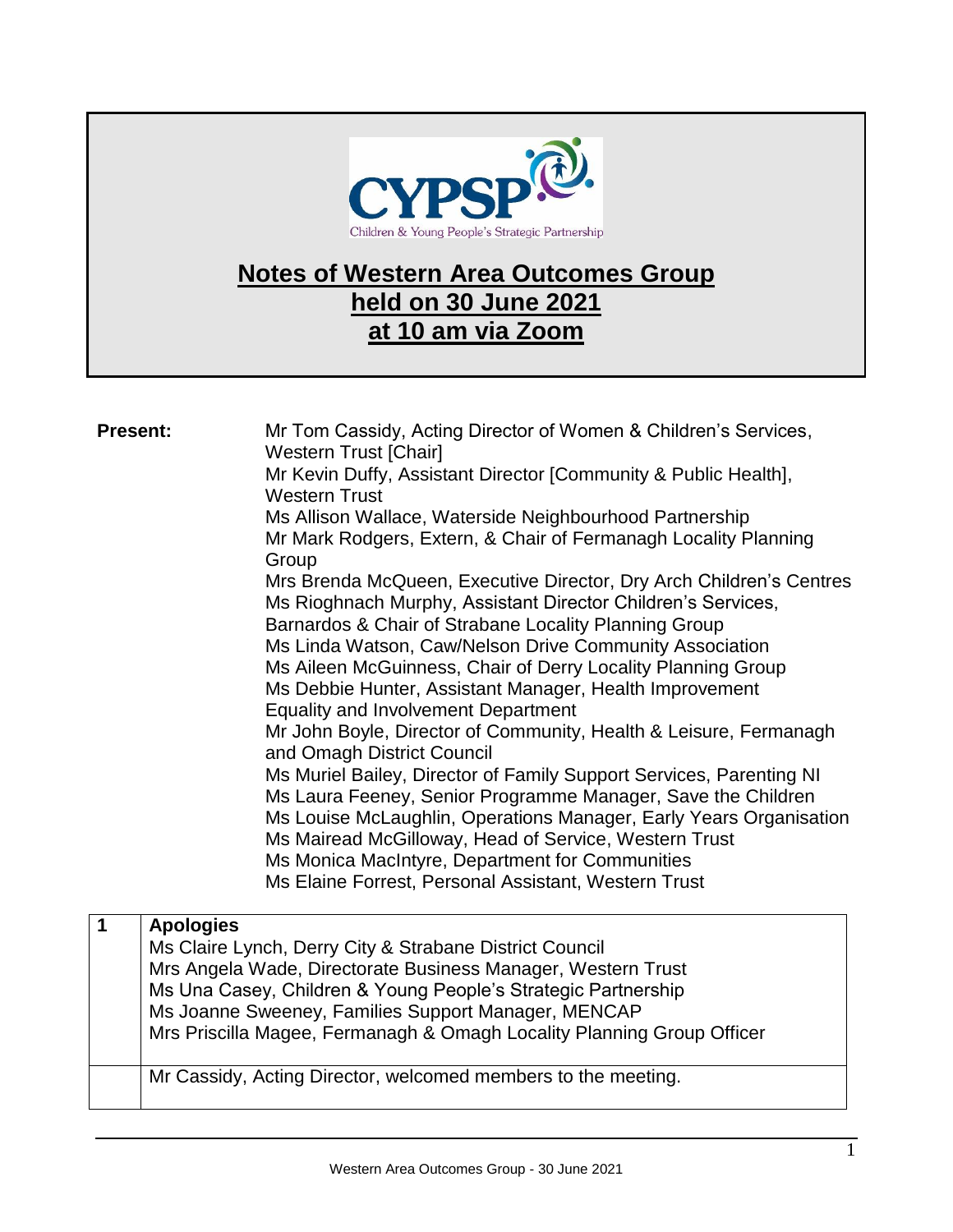| $\overline{2}$ | Notes of Workshop held on 24 February 2021                                                                                                                                                                                                                                                                                                                                                                                                                                                                                                                                                                                                                                                                                                                                                                                                                                                                                                                                        |
|----------------|-----------------------------------------------------------------------------------------------------------------------------------------------------------------------------------------------------------------------------------------------------------------------------------------------------------------------------------------------------------------------------------------------------------------------------------------------------------------------------------------------------------------------------------------------------------------------------------------------------------------------------------------------------------------------------------------------------------------------------------------------------------------------------------------------------------------------------------------------------------------------------------------------------------------------------------------------------------------------------------|
|                | Members confirmed they had received notes of the workshop held on                                                                                                                                                                                                                                                                                                                                                                                                                                                                                                                                                                                                                                                                                                                                                                                                                                                                                                                 |
|                | 24 February 2021.                                                                                                                                                                                                                                                                                                                                                                                                                                                                                                                                                                                                                                                                                                                                                                                                                                                                                                                                                                 |
|                |                                                                                                                                                                                                                                                                                                                                                                                                                                                                                                                                                                                                                                                                                                                                                                                                                                                                                                                                                                                   |
|                | Mr Cassidy enquired if nominations had been taken forward for the Task and Finish<br>Groups. Ms Hunter said priority group three had met in May and June 2021 and<br>work was ongoing in the background. Other priority groups had not yet had an<br>opportunity to meet.                                                                                                                                                                                                                                                                                                                                                                                                                                                                                                                                                                                                                                                                                                         |
|                | Ms Louise McLaughlin agreed for her name to be added to priority group one.                                                                                                                                                                                                                                                                                                                                                                                                                                                                                                                                                                                                                                                                                                                                                                                                                                                                                                       |
|                | <b>Action</b><br>Mr Cassidy to speak with Ms Casey to check on progress of the Task and<br>Finish Groups.                                                                                                                                                                                                                                                                                                                                                                                                                                                                                                                                                                                                                                                                                                                                                                                                                                                                         |
| $\overline{3}$ | <b>Community Planning</b>                                                                                                                                                                                                                                                                                                                                                                                                                                                                                                                                                                                                                                                                                                                                                                                                                                                                                                                                                         |
|                | Mr Boyle reported that Omagh & Fermanagh District Council's community planning<br>processes had changed since Covid and were now aligned to six outcomes with<br>nineteen actions. He said action leads had developed evidence based<br>comprehensive plans based on Adverse Childhood Experiences. He said<br>Community Planning were looking at the isolation of the elderly and young people,<br>how to integrate/encourage young people into sports groups, art groups etc, fuel<br>poverty, food poverty, rural issues and social resources. Mr Boyle said there was a<br>pilot programme in two areas within the Council area, involving the Trust, PHA, and<br>Healthy Living Centres, to develop meaningful actions for a long term rollout next<br>year. He said Covid had brought partner agencies closer together, which was<br>absolutely vital to focus on tackling multiple morbidities.<br>Mr Duffy said this was very positive to hear. Mr Cassidy noted the good |
|                | connectiveness, strong inter agency working and findings from our previous<br>workshop which was encouraging.                                                                                                                                                                                                                                                                                                                                                                                                                                                                                                                                                                                                                                                                                                                                                                                                                                                                     |
|                | Mr Boyle withdrew from the meeting.                                                                                                                                                                                                                                                                                                                                                                                                                                                                                                                                                                                                                                                                                                                                                                                                                                                                                                                                               |
| 4              | <b>Membership Update</b>                                                                                                                                                                                                                                                                                                                                                                                                                                                                                                                                                                                                                                                                                                                                                                                                                                                                                                                                                          |
|                | Mr Cassidy reported that the new PSNI representative for the Western Area                                                                                                                                                                                                                                                                                                                                                                                                                                                                                                                                                                                                                                                                                                                                                                                                                                                                                                         |
|                | Outcomes Group was Chief Inspector William Calderwood, based at Strand Road.                                                                                                                                                                                                                                                                                                                                                                                                                                                                                                                                                                                                                                                                                                                                                                                                                                                                                                      |
| 5              | <b>Update from Locality Planning Groups</b>                                                                                                                                                                                                                                                                                                                                                                                                                                                                                                                                                                                                                                                                                                                                                                                                                                                                                                                                       |
|                | Ms Watson said they were concentrating on youth provision over the summer                                                                                                                                                                                                                                                                                                                                                                                                                                                                                                                                                                                                                                                                                                                                                                                                                                                                                                         |
|                |                                                                                                                                                                                                                                                                                                                                                                                                                                                                                                                                                                                                                                                                                                                                                                                                                                                                                                                                                                                   |
|                | period to distract young people from recent disturbances. They were also                                                                                                                                                                                                                                                                                                                                                                                                                                                                                                                                                                                                                                                                                                                                                                                                                                                                                                          |
|                | promoting the programme Minding Mums. She said online work was continuing,<br>but they were hoping to move to face-to-face contact in the near future.                                                                                                                                                                                                                                                                                                                                                                                                                                                                                                                                                                                                                                                                                                                                                                                                                            |
|                | Ms Murphy reported on the rollout of period poverty products and the newspaper<br>article in relation to this. She reported on issues in relation to disability and                                                                                                                                                                                                                                                                                                                                                                                                                                                                                                                                                                                                                                                                                                                                                                                                               |
|                |                                                                                                                                                                                                                                                                                                                                                                                                                                                                                                                                                                                                                                                                                                                                                                                                                                                                                                                                                                                   |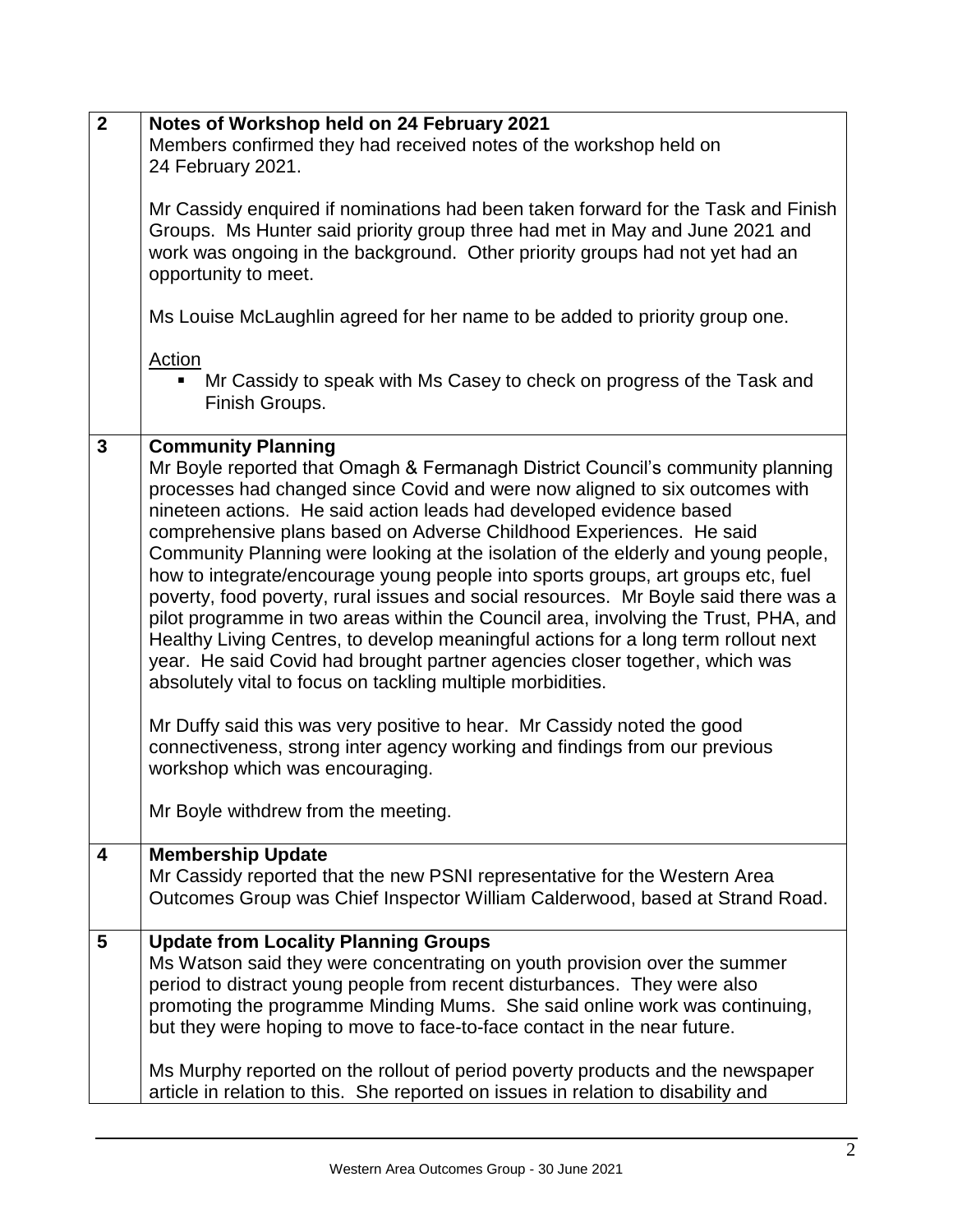|                | gambling.                                                                                                                                                                                                                                                                                                                                                                                                                                                                                                                                                                                                                                                                                               |
|----------------|---------------------------------------------------------------------------------------------------------------------------------------------------------------------------------------------------------------------------------------------------------------------------------------------------------------------------------------------------------------------------------------------------------------------------------------------------------------------------------------------------------------------------------------------------------------------------------------------------------------------------------------------------------------------------------------------------------|
|                | Ms McGuinness also reported on the rollout of period poverty products, ASD<br>waiting list, fuel poverty and digital poverty. She said a workshop to look at these<br>issues was planned for July and she would give an update at the next Outcomes<br>Group meeting. Mr Duffy said it would be useful to have representatives from the<br>ADS team present at the workshop.<br>Action                                                                                                                                                                                                                                                                                                                  |
|                | Ms McGuinness to advise Mr Duffy of the date of the workshop.<br>$\blacksquare$                                                                                                                                                                                                                                                                                                                                                                                                                                                                                                                                                                                                                         |
|                | Mr Rogers reported on the distribution of period poverty products. He said ongoing<br>issues were food poverty, digital poverty and transport in rural areas. He said the<br>group were missing Mrs Magee's input who was currently on sick leave.                                                                                                                                                                                                                                                                                                                                                                                                                                                      |
|                | Mr Cassidy thanked members for their updates and the great work that was being<br>done across the Trust. He noted the joined up working, the similar issues of<br>concern across all groups, and the connectedness with the Outcomes Group's<br>priorities.                                                                                                                                                                                                                                                                                                                                                                                                                                             |
| 6              | <b>Early Intervention Updates</b><br>To be brought forward to the next meeting.                                                                                                                                                                                                                                                                                                                                                                                                                                                                                                                                                                                                                         |
| $\overline{7}$ | <b>Update on MACE Project Board</b><br>Mr Cassidy welcomed Ms McGinty, CAWT MACE Project Manager, to the meeting.                                                                                                                                                                                                                                                                                                                                                                                                                                                                                                                                                                                       |
|                | Ms McGinty advised that the project had been launched in September 2018 and an<br>extension had recently been negotiated to June 2023. She said the project had<br>been awarded contract funding of €5,010,240.11 from the EU Interreg VA<br>Programme to purchase interventions for vulnerable children and young people in<br>the age range 0-3 and 11-13, and their families, who are at risk from multiple<br>adversities in their lives.                                                                                                                                                                                                                                                           |
|                | Ms McGinty shared with members the menu of interventions available within the<br>Western Trust and the relevant providers, and advised that the interventions could<br>be accessed by Social Workers, Nurses, Health Visitors, CAMHS staff etc.<br>She said MACE could offer €780,000 for vulnerable children and young people<br>within the Western Trust area and said there could be special approval to add<br>additions to the range of interventions, if requested by practitioners, before the next<br>procurement period commenced. Ms McGinty advised members to get in touch<br>with her if they wished to run a universal programme within their area and she<br>would be happy to organise. |
|                | Some members commented that there was a huge amount of work required to<br>submit a tender, with no guarantee of work. Ms McGinty said legal frameworks<br>were in place for the use of public money and, unfortunately, these frameworks<br>could not be deviated from.                                                                                                                                                                                                                                                                                                                                                                                                                                |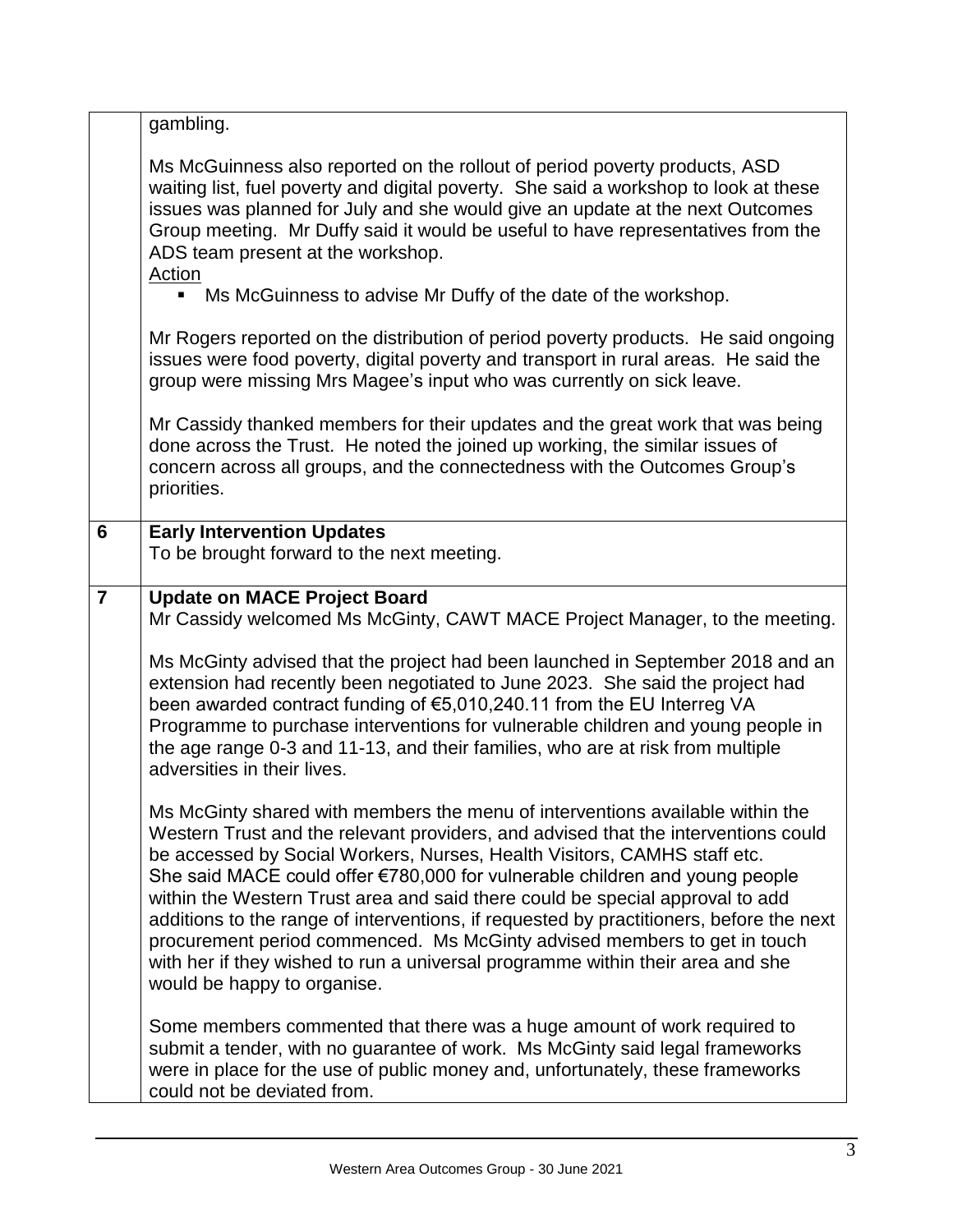|   | Mr Rogers said it was heart warming to see the wide list of interventions available.<br>Mr Duffy thanked Ms McGinty for her presentation and for overcoming the<br>challenges and hurdles to get to this point. He said it was an exciting opportunity<br>for families and thanked Ms McGinty for her hard work.                                                                                                                                                                                                                                                                                                                                                            |
|---|-----------------------------------------------------------------------------------------------------------------------------------------------------------------------------------------------------------------------------------------------------------------------------------------------------------------------------------------------------------------------------------------------------------------------------------------------------------------------------------------------------------------------------------------------------------------------------------------------------------------------------------------------------------------------------|
| 8 | Our Journey through Disability<br>Mrs MacQueen referred to the report "Our Journey Through Disability" which had<br>previously been shared with the Outcomes Group and the CYPSP. She advised<br>of the ongoing work with Mr Peter Quinn, Head of Service, Queen's University and<br>CINI. Mr Duffy said this was a regional working document and advised that he had<br>responsibility for Children's Disability, ASD, CAMHS and that demand continually<br>outstripped capacity. He said it could be a task for the Task and Finish Group to<br>plan funding over a three year period instead of being reactive in providing small<br>grants on a yearly basis to groups. |
|   | Mr Cassidy requested that the report be shared with members again and said it<br>could be looked at in the round of Task and Finish Groups, which could set<br>priorities. This could be a possible option for funding spend, but would require a<br>collective decision from the group.                                                                                                                                                                                                                                                                                                                                                                                    |
|   | Mrs MacQueen said disability was not specifically referenced in the three priorities<br>and enquired if this could be included. Members agreed that children's disability<br>across the spectrum had to be absolutely prioritised.                                                                                                                                                                                                                                                                                                                                                                                                                                          |
|   | Mr Cassidy thanked Mrs MacQueen for tabling this item.                                                                                                                                                                                                                                                                                                                                                                                                                                                                                                                                                                                                                      |
|   | Action<br>Report "Our Journey through Disability" to be forwarded to members.<br>Ms Forrest to action.                                                                                                                                                                                                                                                                                                                                                                                                                                                                                                                                                                      |
| 9 | <b>Safeguarding</b>                                                                                                                                                                                                                                                                                                                                                                                                                                                                                                                                                                                                                                                         |
|   | Ms Hunter said safeguarding issues were more complicated due to Covid, but it<br>was on the agenda of Family Nurse Practitioners working with young mums under<br>the age of 19 when on zoom calls. She said Health Visitors continued to report on<br>safeguarding.                                                                                                                                                                                                                                                                                                                                                                                                        |
|   | Ms McGilloway reported that there was a marked increase in referrals to Gateway<br>[domestic violence, poverty, mental health issues], but there was a downward trend<br>in Court Orders. She said the Community Hubs were dealing with an increase in<br>poverty related issues and mental health issues for all age groups. Mr Cassidy<br>said that the Court and PPS were working with the Trust to increase the availability<br>of Orders to protect women and children.                                                                                                                                                                                                |
|   | Mr Cassidy stressed the importance and need for voluntary and community groups<br>and why they were so vitally needed, particularly moving beyond Covid. He said<br>the Outcomes Group was an excellent, inclusive forum, and thanked members for                                                                                                                                                                                                                                                                                                                                                                                                                           |

٦